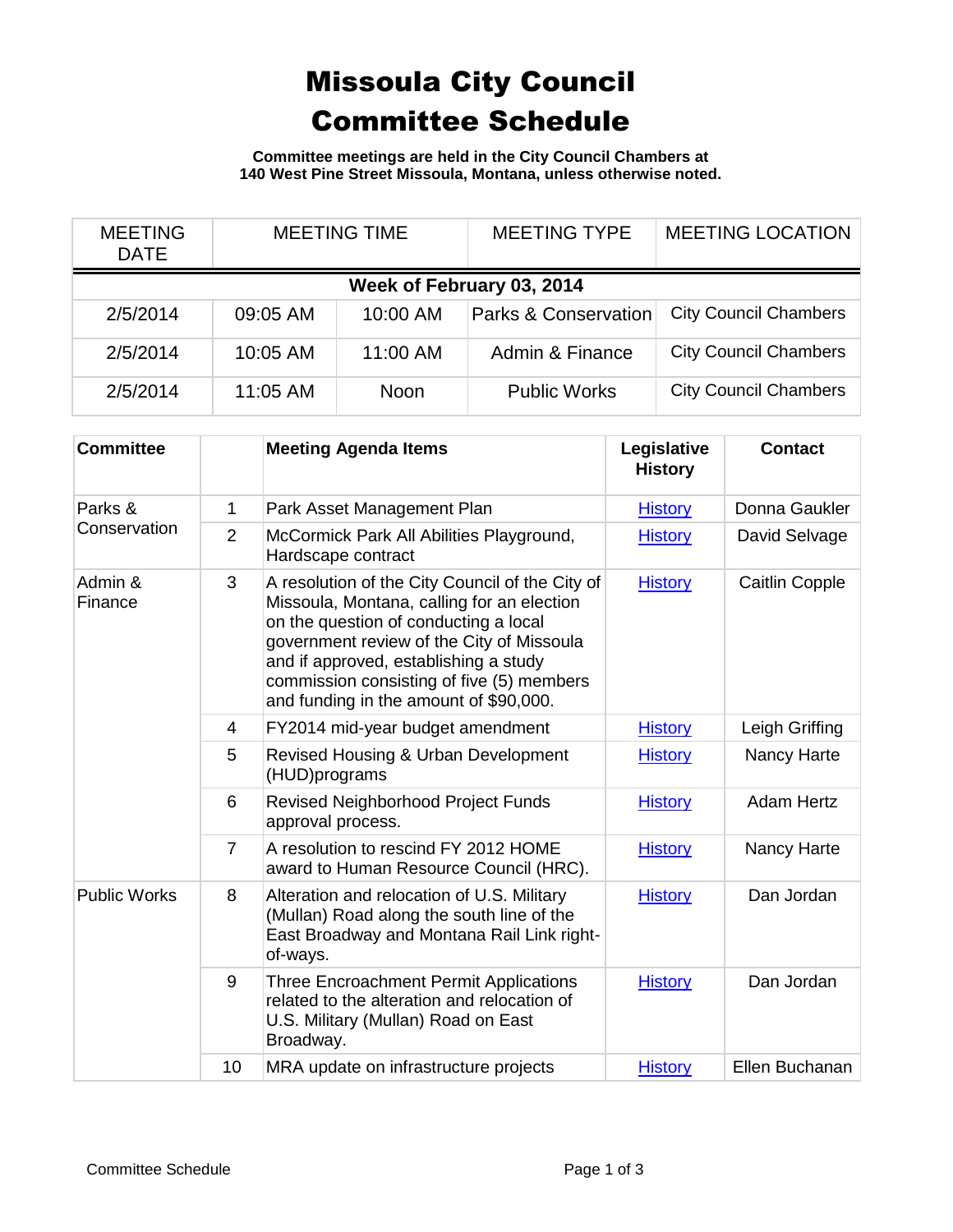## Missoula City Council Committee Schedule

**Committee meetings are held in the City Council Chambers at 140 West Pine Street Missoula, Montana, unless otherwise noted.**

*The following items have been referred to City Council committees, but the committees will not discuss them in the coming week:*

| <b>Committee</b>        |                | <b>Held Meeting Agenda Items</b>                                                                                                                                                                 | Legislative<br><b>History</b> | <b>Contact</b>        |
|-------------------------|----------------|--------------------------------------------------------------------------------------------------------------------------------------------------------------------------------------------------|-------------------------------|-----------------------|
| Admin &<br>Finance      | $\mathbf{1}$   | Discussion of Remote Attendance or Proxy<br>Voting                                                                                                                                               | <b>History</b>                | <b>Caitlin Copple</b> |
|                         | $\overline{2}$ | Journal vouchers                                                                                                                                                                                 | <b>History</b>                | Leigh Griffing        |
|                         | 3              | Budget transfers.                                                                                                                                                                                | <b>History</b>                | Leigh Griffing        |
|                         | 4              | Disposition of surplus City land.                                                                                                                                                                | <b>History</b>                | Nancy Harte           |
|                         | 5              | 2013 Audit Exit Conference                                                                                                                                                                       | <b>History</b>                | Leigh Griffing        |
| Parks &<br>Conservation | 6              | Discuss the City's strategy to complete a<br>boundary survey of Greenough Park.                                                                                                                  | <b>History</b>                | Dave Strohmaier       |
|                         | $\overline{7}$ | Agreement for lighting the Madison St.<br>Pedestrian Bridge                                                                                                                                      | <b>History</b>                | Donna Gaukler         |
|                         | 8              | <b>Parks Department Turf Management</b><br>Program                                                                                                                                               | <b>History</b>                | <b>Bob Worthen</b>    |
| Comm. of the            | 9              | Review Committee of the Whole referrals                                                                                                                                                          | <b>History</b>                | Marty Rehbein         |
| Whole                   | 10             | Missoula County Public Schools planning<br>update                                                                                                                                                | <b>History</b>                | Jason Wiener          |
|                         | 11             | Propose the City Council be a member unit<br>of the Missoula Chamber of Commerce.                                                                                                                | <b>History</b>                | <b>Dick Haines</b>    |
|                         | 12             | Every Voice Engaged--A Municipal Gaming<br>Tool to engage the public in budget<br>prioritization                                                                                                 | <b>History</b>                | <b>Caitlin Copple</b> |
|                         | 13             | Updates from Council representatives on<br>the Health Board, Community Forum,<br><b>Transportation Policy Coordinating</b><br>Committee, other boards and commissions<br>as necessary. (Ongoing) | <b>History</b>                | <b>Marilyn Marler</b> |
|                         | 14             | Update from Missoula Economic<br>Partnership President/CEO James Grunke                                                                                                                          | <b>History</b>                | <b>Marilyn Marler</b> |
|                         | 15             | Conference updates and information<br>sharing                                                                                                                                                    | <b>History</b>                | <b>Marilyn Marler</b> |
|                         | 16             | Bi-annual meeting with the Chamber of<br>Commerce                                                                                                                                                | <b>History</b>                | <b>Marilyn Marler</b> |
| Land Use &<br>Planning  | 17             | Reappointment to the City Board of<br>Adjustment.                                                                                                                                                | <b>History</b>                | John Engen            |